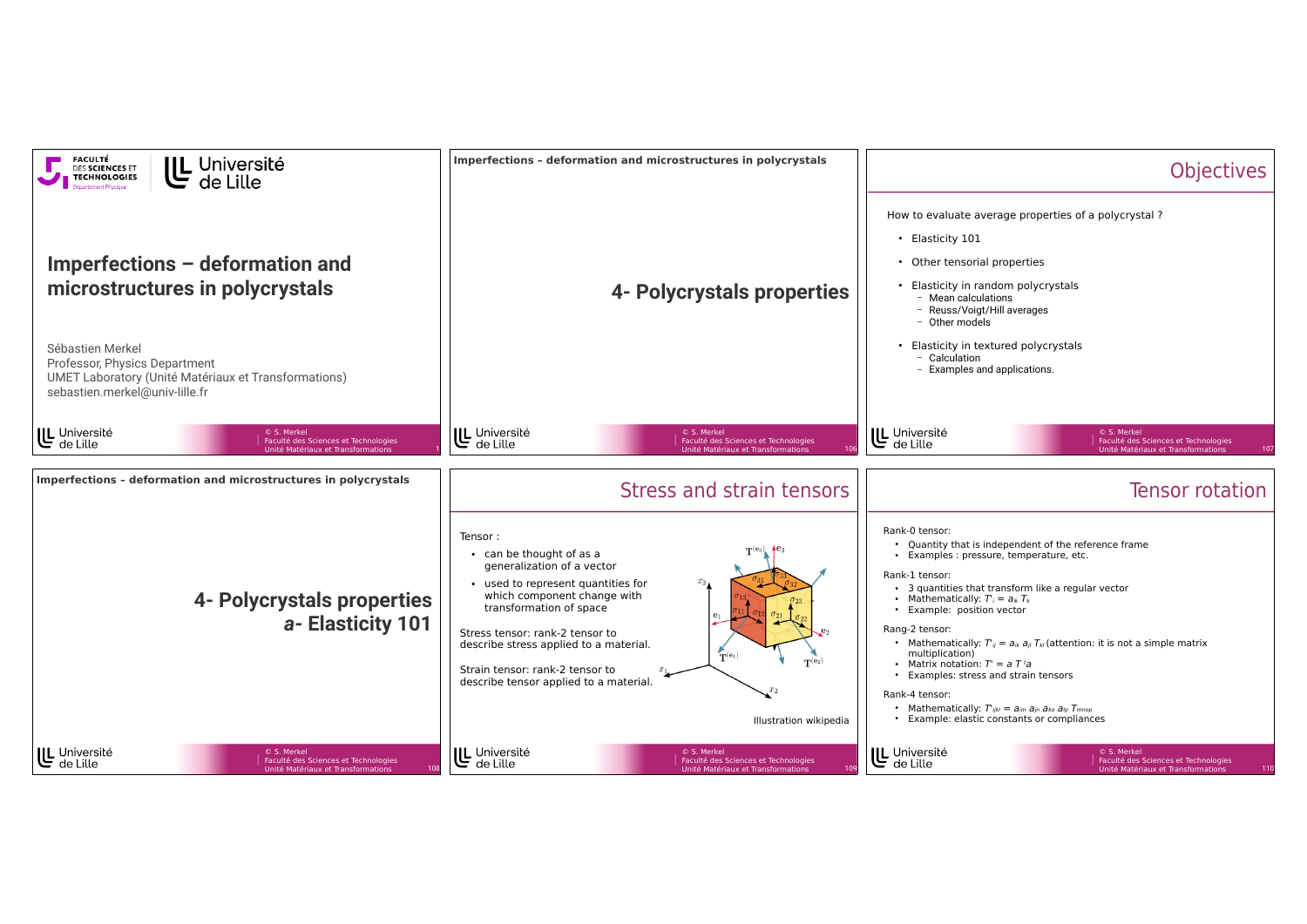|                                                                                                                                                                                                                                                                                                                                                                        | <b>Elasticity</b>                                                                                                                                                                                                                                                                                                                                                                                                                                                                                                                                                                                                                                                                                                                                                                                                                                                                                                                                                                           | Questions                                                                                                                                                                                                                                                                                                                                                                           | Other tensors in physics (1)                                                                                                                                                                                                                                                                                                                                                                                                                                                                                                                                                                                                                                                                                                                                                                                                                                                                                                                                                                                                                                                                                                                                                                                                                                                                                                 |
|------------------------------------------------------------------------------------------------------------------------------------------------------------------------------------------------------------------------------------------------------------------------------------------------------------------------------------------------------------------------|---------------------------------------------------------------------------------------------------------------------------------------------------------------------------------------------------------------------------------------------------------------------------------------------------------------------------------------------------------------------------------------------------------------------------------------------------------------------------------------------------------------------------------------------------------------------------------------------------------------------------------------------------------------------------------------------------------------------------------------------------------------------------------------------------------------------------------------------------------------------------------------------------------------------------------------------------------------------------------------------|-------------------------------------------------------------------------------------------------------------------------------------------------------------------------------------------------------------------------------------------------------------------------------------------------------------------------------------------------------------------------------------|------------------------------------------------------------------------------------------------------------------------------------------------------------------------------------------------------------------------------------------------------------------------------------------------------------------------------------------------------------------------------------------------------------------------------------------------------------------------------------------------------------------------------------------------------------------------------------------------------------------------------------------------------------------------------------------------------------------------------------------------------------------------------------------------------------------------------------------------------------------------------------------------------------------------------------------------------------------------------------------------------------------------------------------------------------------------------------------------------------------------------------------------------------------------------------------------------------------------------------------------------------------------------------------------------------------------------|
| • Tensorial expression<br>$-\sigma = C \varepsilon$<br>$ \varepsilon$ = S: $\sigma$<br>• C: elastic constants - S: elastic compliances<br>Component expression<br>$ \sigma_{ij} = C_{ijkl} \varepsilon_{kl}$ ;<br>$- \varepsilon_{ii} = S_{ijkl} \sigma_{kl}$ ;<br>• Young's modulus = stress in tension / strain in tension<br>appropriate reference frame<br>axis 1. | • Linear relationship between the stress tensor $\sigma$ and the strain tensor $\epsilon$<br>• $C = S-1$ (much easier to evaluate in the reduced Voigt form)<br>• Anisotropic Young's modulus : $1/S'_{1111}$ , where S' is expressed in an<br>• Appropriate reference frame: reference frame in which tension is along                                                                                                                                                                                                                                                                                                                                                                                                                                                                                                                                                                                                                                                                     | • What is the difference between elastic and plastic behavior<br>• Define the Young's modulus<br>• What is a tensor?<br>• Define what are the stress, strain, and elastic tensors.<br>• What is the reduced Voigt notation?<br>• What is the effect of crystal symmetry on the Cij's?<br>• Spell out the elastic tensor for a cubic, hexagonal and orthorhombic crystal<br>systems. | Property<br>Symbol<br>Field<br>Response   Type#<br>Tensors of Rank 0 (Scalars)<br>Specific Heat<br>$T\Delta S$   E1<br>$\Delta T$<br>$\mathcal{C}$<br>Tensors of Rank 1 (Vectors)<br>Electrocaloric<br>E3<br>$\Delta S$<br>$\Delta S$<br>E3<br>Magnetocaloric<br>$H_i$<br>$\mathop{\mathrm{E3}}$<br>$D_i$<br>Pyroelectric<br>$\Delta T$<br>$\mathrm{E}3$<br>$\Delta T$<br>$B_i$<br>Pyromagnetic<br>Tensors of Rank 2<br>Thermal expansion<br>$\Delta T$<br>E6<br>$\alpha_{ij}$<br>$\epsilon_{ij}$<br>$\Delta S$<br>E6<br>Piezocaloric effect<br>$\alpha'_{ij}$<br>$\sigma_{ij}$<br>$D_i$<br>E6<br>$E_j$<br>Dielectric permittivity<br>$\kappa_{ij}$<br>$H_i$<br>$B_i$<br>E6<br>Magnetic permeability<br>$\mu_{ij}$<br>E6<br>$l_i l_j$<br>$\cal G$<br>Optical activity<br>$g_{ij}$<br>E9<br>$H_i$<br>$D_i$<br>Magnetoelectric polarization<br>$\lambda_{ij}$<br>$\lambda'_{ii}$<br>E9<br>$E_i$<br>$B_i$<br>Converse magnetoelectric polarization<br>$_{\rm T6}$<br>$j_i(E_i)$<br>Electrical conductivity (resistivity)<br>$E_i(j_i)$<br>$\sigma_{ij}$ ( $\rho_{ij}$ )<br>$\nabla_i T$<br>$_{\rm T6}$<br>Thermal conductivity<br>$K_{ij}$<br>$h_i$<br>T6<br>Diffusivity<br>$D_{ij}$<br>$\nabla_i c$<br>$m_i$<br>$\Sigma_{ij}$<br>$E_i$<br>T9<br>Thermoelectric power<br>$\nabla_i T$<br>Hall effect<br>T9<br>$R_{ii}$<br>$B_i$ |
| U Université<br>de Lille                                                                                                                                                                                                                                                                                                                                               | © S. Merkel<br>Faculté des Sciences et Technologies<br>Unité Matériaux et Transformations<br>Other tensors in physics (2)                                                                                                                                                                                                                                                                                                                                                                                                                                                                                                                                                                                                                                                                                                                                                                                                                                                                   | U Université<br>de Lille<br>© S. Merkel<br>Faculté des Sciences et Technologies<br>Unité Matériaux et Transformations<br>Imperfections - deformation and microstructures in polycrystals                                                                                                                                                                                            | Source: T. Rollet - Original source: M. De Graef<br>U Université<br>de Lille<br>© S. Merkel<br>Faculté des Sciences et Technologies<br>Unité Matériaux et Transformations<br>113<br>Average properties                                                                                                                                                                                                                                                                                                                                                                                                                                                                                                                                                                                                                                                                                                                                                                                                                                                                                                                                                                                                                                                                                                                       |
| Piezoelectricity<br>Converse piezoelectricity<br>Piezomagnetism<br>Converse piezomagnetism<br>Electro-optic effect<br>Nernst tensor<br>Elasticity<br>Electrostriction<br>Photoelasticity<br>Kerr effect<br>Magnetoresistance<br>Piezoresistance<br>Magnetothermoelectric power<br>Second order Hall effect<br>Third order elasticity                                   | Tensors of Rank 3<br>E18<br>$D_i$<br>$d_{ijk}$<br>$\sigma_{ik}$<br>$E_k$<br>E18<br>$d'_{ijk}$<br>$\epsilon_{ij}$<br>E18<br>$B_i$<br>$Q_{ijk}$<br>$\sigma_{ik}$<br>E18<br>$Q'_{ijk}$<br>$H_k$<br>$\epsilon_{ij}$<br>E18<br>$E_k$<br>$\Delta \beta_{ii}$<br>$r_{ijk}$<br>$\Sigma_{iik}$<br>$\nabla_i T B_k$<br>T <sub>27</sub><br>$E_i$<br>Tensors of Rank 4<br>E21<br>$\epsilon_{ij}$ $(\sigma_{ij})$<br>$s_{ijkl}$ $(c_{ijkl})$<br>$\sigma_{kl}$ ( $\epsilon_{kl}$ )<br>E36<br>$E_k E_l$<br>$\gamma_{ijkl}$<br>$\epsilon_{ij}$<br>E36<br>$\Delta \beta_{ii}$<br>$\sigma_{kl}$<br>$q_{ijkl}$<br>$\Delta \beta_{ii}$<br>E36<br>$E_k E_l$<br>$p_{ijkl}$<br>T36<br>$B_k B_l$<br>$\rho_{ij}^s$<br>$\xi_{ijkl}$<br>T36<br>$\Pi_{ijkl}$<br>$\Delta \rho_{ij}$<br>$\sigma_{kl}$<br><b>T54</b><br>$\Sigma_{ijkl}$<br>$\nabla_i T B_k B_l$<br>$E_i$<br>T30<br>$B_i B_k B_l$<br>$\rho$ :<br>$\rho_{ijkl}$<br>Tensors of Rank 6<br>E56<br>$\sigma_{ij}$<br>$c_{ijklmn}$<br>$\epsilon_{kl}\epsilon_{mn}$ | 4- Polycrystals properties<br>b- Elasticity in random polycrystals                                                                                                                                                                                                                                                                                                                  | Polycrystal, with an infinite number of grains, randomly oriented and<br>covering the full orientation space<br>· Isotropic material<br>• 2 independent elastic coefficients:<br>$-$ E and $v$ :<br>$-$ K and G;<br>$=$ $\ldots$<br>Matrix form:<br>$\left  \begin{array}{ccccc} E & -\overline{E} & -\frac{e}{E} & 0 & 0 & 0 \\ -\frac{\nu}{E} & \frac{1}{E} & -\frac{\nu}{E} & 0 & 0 & 0 \\ -\frac{\nu}{E} & -\frac{\nu}{E} & \frac{1}{E} & 0 & 0 & 0 \\ 0 & 0 & 0 & \frac{1}{G} & 0 & 0 \\ 0 & 0 & 0 & 0 & \frac{1}{G} & 0 \\ 0 & 0 & 0 & 0 & 0 & 1 \end{array} \right $<br>$G = \frac{E}{2(1+\nu)}$<br>$K = \frac{E}{3(1-2\nu)}$<br>$S=% \begin{pmatrix} \omega_{0}-i\frac{\gamma_{\rm{QE}}}{2} & 0\\ 0 & \omega_{\rm{p}}-i\frac{\gamma_{\rm{p}}}{2} \end{pmatrix}% ,$                                                                                                                                                                                                                                                                                                                                                                                                                                                                                                                                                   |
| U Université<br>de Lille                                                                                                                                                                                                                                                                                                                                               | Source: T. Rollet - Original source: M. De Graef<br>© S. Merkel<br>Faculté des Sciences et Technologies<br>114<br>Unité Matériaux et Transformations                                                                                                                                                                                                                                                                                                                                                                                                                                                                                                                                                                                                                                                                                                                                                                                                                                        | U Université<br>de Lille<br>© S. Merkel<br>Faculté des Sciences et Technologies<br>115<br>Unité Matériaux et Transformations                                                                                                                                                                                                                                                        | U Université<br>de Lille<br>© S. Merkel<br>Faculté des Sciences et Technologies<br>116<br>Unité Matériaux et Transformations                                                                                                                                                                                                                                                                                                                                                                                                                                                                                                                                                                                                                                                                                                                                                                                                                                                                                                                                                                                                                                                                                                                                                                                                 |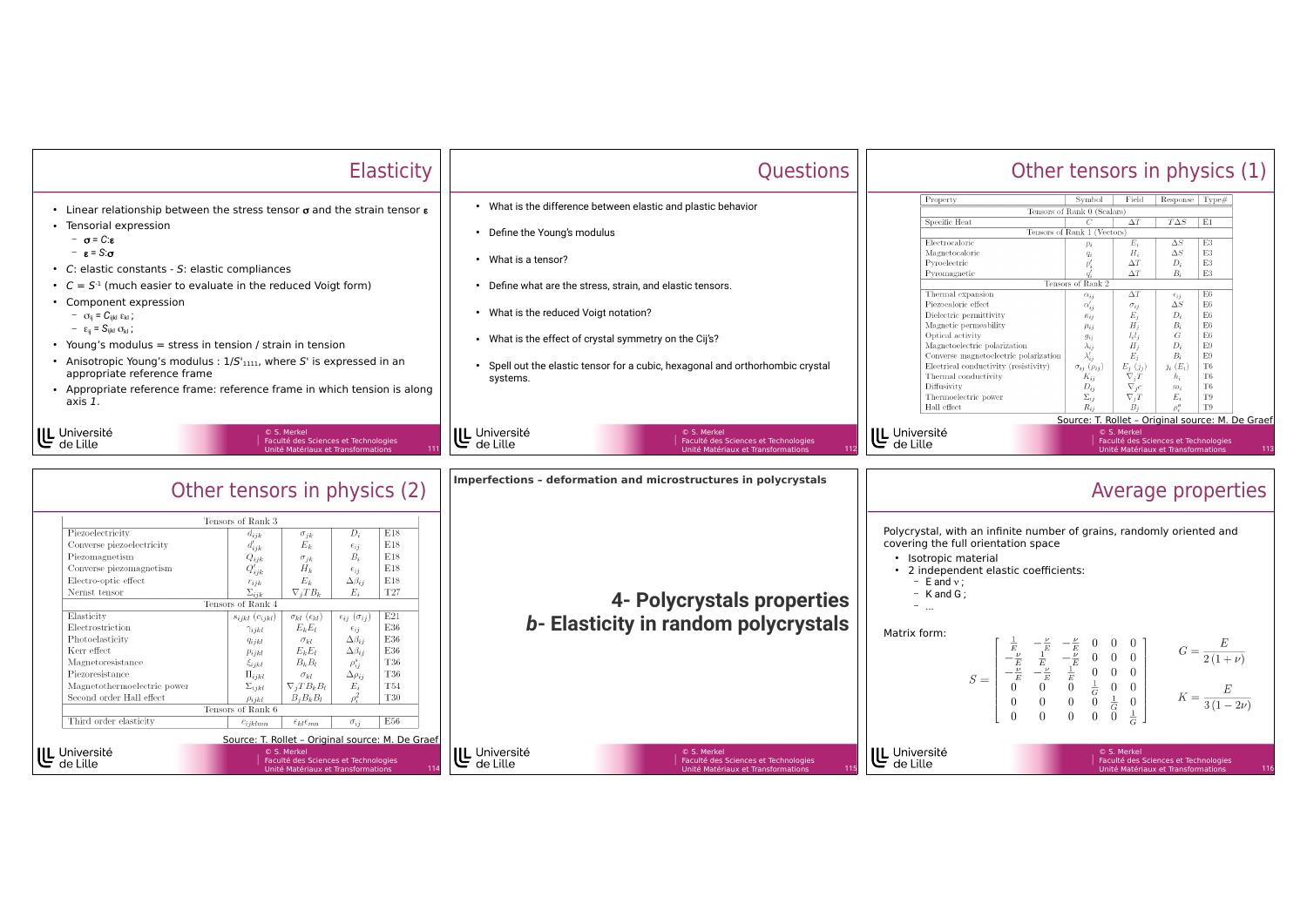